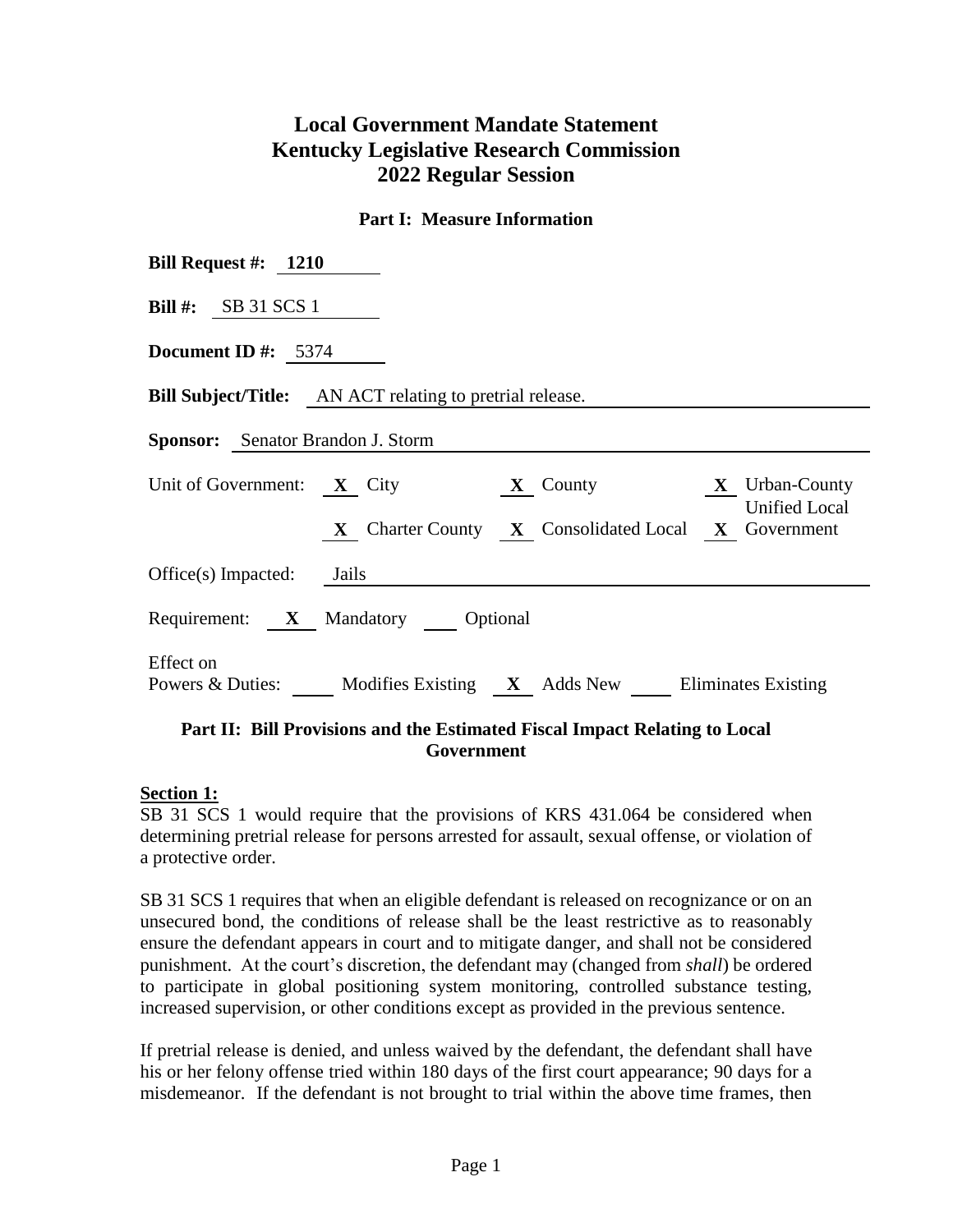he or she shall be released unless the court finds there is a risk of harm to a person for which the risk can't be mitigated by nonfinancial conditions or a combination of conditions. The court may extend the 180 and 90 day timeframes for good cause.

If a person who remains in detention because of being unable to meet the conditions of pretrial release is not brought to trial within the above time frames, he or she shall receive a hearing no earlier than 14 days prior to and no later than 7 days after the expiration of the time frame at which time he or she shall be released unless the court finds convincing evidence of imminent serious harm to a person or persons other than the defendant.

If the court has previously found that the defendant poses a risk of imminent serious physical harm to another person, the defendant may make a motion for a hearing which shall be held as soon as possible. Following the hearing, the defendant may be released if the court finds circumstances have changed and the risk of harm can be addressed through court-ordered conditions of release.

Any delays resulting from competency hearings or examinations related to competency, and for any period of time for which the defendant is determined to be incompetent to stand trial shall be excluded when determining the 180 and 90 day time requirements. For periods prior to August 1, 2026, any delays resulting from the processing of evidence by the Kentucky State Police forensic laboratory shall also be excluded.

If the defendant is charged with a new offense after being released and before appearing for trial, the 180 and 90 day time calculations shall run independently for each matter. Additionally, if the defendant's bond is revoked after being released and before appearing for trial, the 180 and 90 day time calculations may be suspended for the duration of the pretrial release, and resume at the number of days the defendant previously spent in pretrial detention. Alternately, the time can be calculated from the day the defendant is detained after the revocation of bond or modification of the release conditions.

A defendant shall not remain in detention due to being unable to meet the conditions of pretrial release for a total period exceeding:

- the maximum term of imprisonment for most serious charge if the most serious offense is a misdemeanor; or
- the minimum term of imprisonment for the most serious charge if the most serious charge is a felony.

# **Section 2:**

Conforming language and deletions relative to Section 1 and:

If a defendant is released on recognizance or unsecured bond and there is a history of controlled substance or alcohol abuse, the court may impose certain conditions of release, including periodic testing or a court-ordered alcohol monitoring device. Court-ordered fees shall be used to offset the cost of testing and analysis, unless the person is declared indigent at which time the fee shall be waived. Cost for the monitoring device shall also be paid by the defendant. If the person is declared indigent and another person, the county, or other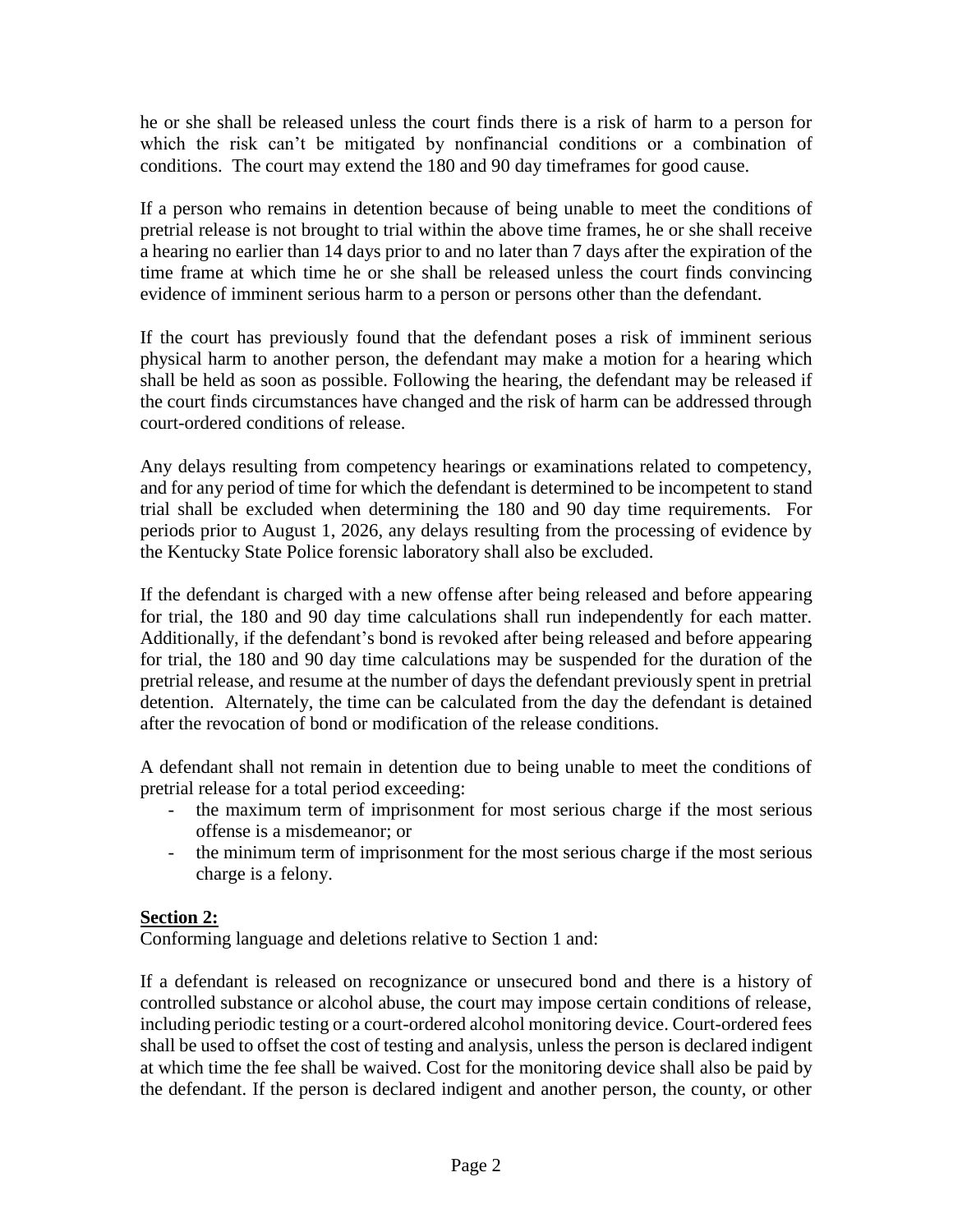organization has not agreed to pay the costs, the court shall waive the cost and consider other conditions of release. Any condition imposed shall be the least restrictive necessary to ensure a future court appearance and mitigate danger, and shall not be imposed as a punishment.

**Section 3 and 4:** Conforming cite to Section 2, KRS 431.520,.

### **The fiscal impact of SB 31 SCS 1 on local governments could be a moderate savings in regard to local jails. Testing and monitoring would have no impact, or minimal impact, on local governments.**

Court-ordered fees will be used to offset the cost of controlled substance testing and analysis. In cases where the defendant is declared indigent, the cost of testing shall be waived by the court**.** Monitoring devices might be paid for by the county only if a person or other organization has not agreed to pay for it. However, if the county does not agree to pay for it, then the court shall waive the cost or consider other conditions of release.

If pretrial release is emphasized, fewer defendants will be lodged in local jails. The housing of prisoners, prior to sentencing, is a direct expense to the local government, and thus would be a cost savings. If a Class D or Class C felon is later sentenced to incarceration, a shorter period in jail pre-conviction will mean the offender enters Department of Corrections' custody with fewer days of jail custody credit, which means he has a longer period of time to serve in state custody, at a cost to the state.

#### **Class B and Class A misdemeanors:**

A person convicted of a Class B misdemeanor may be incarcerated for up to 90 days. A person convicted of a Class A misdemeanor may be incarcerated for up to twelve months. Misdemeanants are housed in one of Kentucky's 74 full service jails or three life safety jails. While the expense of housing inmates varies by jail, this estimated impact will be based on an average cost to incarcerate of \$35.43 per day. While the majority of misdemeanor defendants are granted bail, those who do not will also cost local jails an average cost to incarcerate of \$35.43 per day.

# **Class D and Class C felons:**

When a court denies bail to a Class D felony defendant, the local government is responsible for incarcerating the defendant until disposition of the case in one of Kentucky's 74 full service jails or three life safety jails. While the expense of housing inmates varies by jail, each additional inmate increases facility costs by an average cost to incarcerate of \$35.43, which includes the \$31.34 per diem and medical expenses that the Department of Corrections pays jails to house felony offenders. Upon sentencing, a Class D felon is housed in one of Kentucky's full service jails for the duration of his or her sentence. The Department of Corrections pays a jail \$31.34 per day to house a Class D felon. The per diem may be less than, equal to, or greater than the actual housing cost.

When a court denies bail to a Class C felony defendant, the local government is responsible for incarcerating the defendant until disposition of the case in one of Kentucky's 74 full